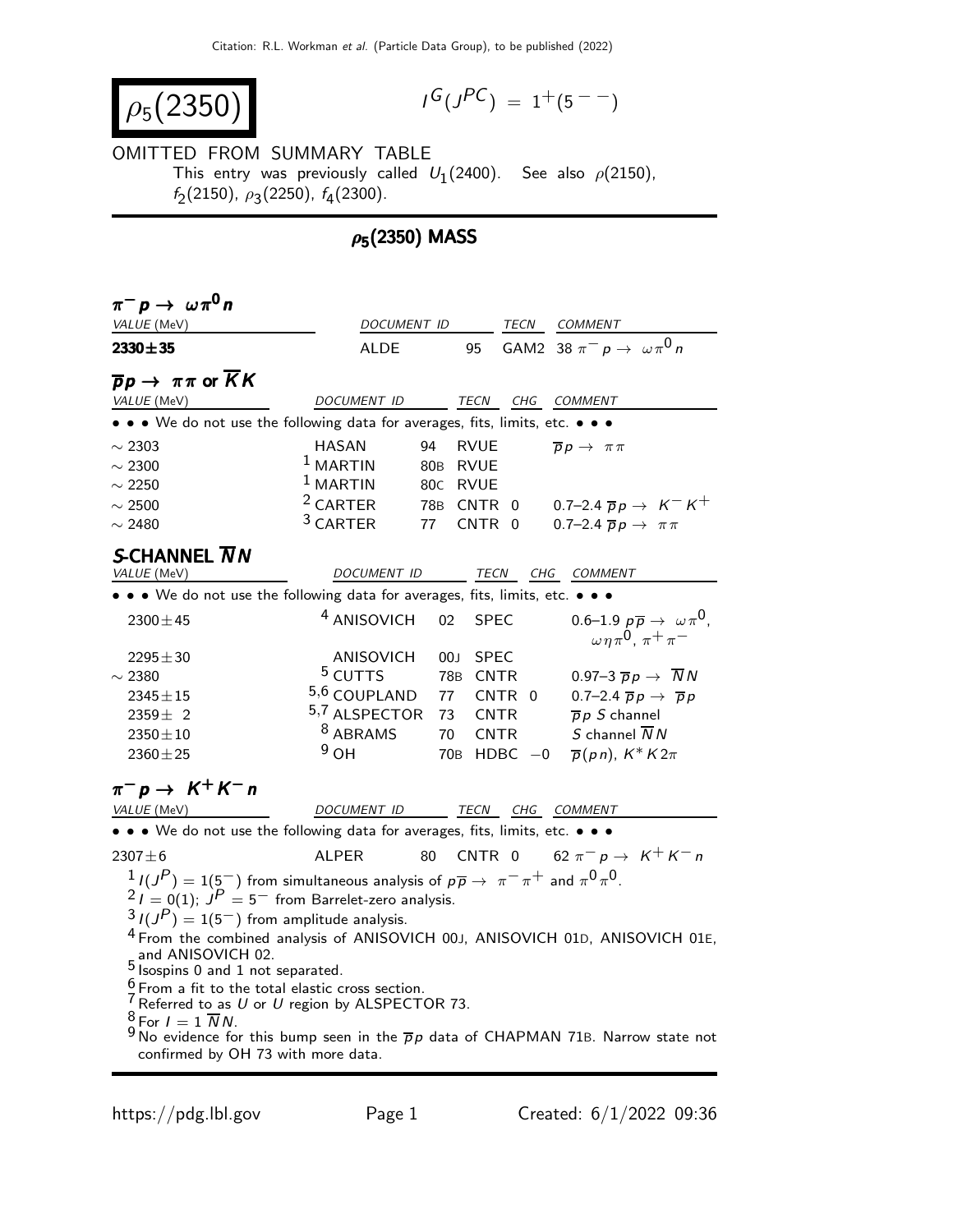## $\rho_5(2350)$  WIDTH

| $\pi^- p \to \omega \pi^0 n$                                                                                     |                               |             |             |                                                                                           |
|------------------------------------------------------------------------------------------------------------------|-------------------------------|-------------|-------------|-------------------------------------------------------------------------------------------|
| VALUE (MeV)                                                                                                      | DOCUMENT ID TECN COMMENT      |             |             |                                                                                           |
| $400 \pm 100$                                                                                                    | <b>ALDE</b>                   | 95          |             | GAM2 38 $\pi^- p \rightarrow \omega \pi^0 n$                                              |
| $\overline{p}p \rightarrow \pi\pi$ or $KK$                                                                       |                               |             |             |                                                                                           |
| VALUE (MeV)                                                                                                      | DOCUMENT ID                   | TECN        |             | CHG COMMENT                                                                               |
| • • • We do not use the following data for averages, fits, limits, etc. • • •                                    |                               |             |             |                                                                                           |
| $\sim 169$                                                                                                       | HASAN<br>94                   | <b>RVUE</b> |             | $\overline{p}p \rightarrow \pi\pi$                                                        |
| $\sim 250$                                                                                                       | 10 MARTIN                     | 80B RVUE    |             |                                                                                           |
| $\sim$ 300                                                                                                       | 10 MARTIN                     | 80c RVUE    |             |                                                                                           |
| $\sim 150$                                                                                                       | $11$ CARTER                   |             |             | 78B CNTR 0 0.7-2.4 $\overline{p}p \rightarrow K^-K^+$                                     |
| $\sim 210$                                                                                                       | $12$ CARTER                   | 77 CNTR 0   |             | 0.7–2.4 $\overline{p}p \rightarrow \pi \pi$                                               |
| S-CHANNEL $\overline{N}N$                                                                                        |                               |             |             |                                                                                           |
| VALUE (MeV)                                                                                                      | DOCUMENT ID                   |             |             | TECN CHG COMMENT                                                                          |
| • • • We do not use the following data for averages, fits, limits, etc. • • •                                    |                               |             |             |                                                                                           |
| $260 \pm 75$                                                                                                     | <sup>13</sup> ANISOVICH<br>02 |             | <b>SPEC</b> | 0.6–1.9 $p\overline{p} \rightarrow \omega \pi^0$ ,<br>$\omega \eta \pi^0$ , $\pi^+ \pi^-$ |
| $235^{+}_{-}$ $\frac{65}{40}$                                                                                    | ANISOVICH                     | 00J SPEC    |             |                                                                                           |
| $135 + 150$                                                                                                      | 14,15 COUPLAND<br>77          |             |             | CNTR 0 0.7-2.4 $\overline{p}p \rightarrow \overline{p}p$                                  |
| $165^{+}_{-}$ $^{18}_{8}$                                                                                        | <sup>15</sup> ALSPECTOR 73    | <b>CNTR</b> |             | $\overline{p} p S$ channel                                                                |
| < 60                                                                                                             | $16$ OH                       |             |             | 70B HDBC $-0$ $\overline{p}(pn)$ , $K^*K2\pi$                                             |
| $\sim$ 140                                                                                                       | ABRAMS                        | 67C CNTR    |             | S channel $\overline{p}N$                                                                 |
| $\pi^-$ p $\rightarrow$ K <sup>+</sup> K <sup>-</sup> n                                                          |                               |             |             |                                                                                           |
| VALUE (MeV)                                                                                                      | DOCUMENT ID TECN CHG COMMENT  |             |             |                                                                                           |
| • • • We do not use the following data for averages, fits, limits, etc. • • •                                    |                               |             |             |                                                                                           |
| $245 \pm 20$                                                                                                     | 80<br>ALPER                   |             |             | CNTR 0 62 $\pi^- p \rightarrow K^+ K^- n$                                                 |
| $10$ $I(J^P) = 1(5^-)$ from simultaneous analysis of $p\overline{p} \rightarrow \pi^- \pi^+$ and $\pi^0 \pi^0$ . |                               |             |             |                                                                                           |
| $11$ $I = 0(1)$ ; $JP = 5$ from Barrelet-zero analysis.                                                          |                               |             |             |                                                                                           |
| $12 I(JP) = 1(5^-)$ from amplitude analysis.                                                                     |                               |             |             |                                                                                           |
| <sup>13</sup> From the combined analysis of ANISOVICH 00J, ANISOVICH 01D, ANISOVICH 01E,                         |                               |             |             |                                                                                           |
| and ANISOVICH 02.                                                                                                |                               |             |             |                                                                                           |
| $14$ From a fit to the total elastic cross section.<br>$15$ Isospins 0 and 1 not separated.                      |                               |             |             |                                                                                           |
| $^{16}$ No evidence for this bump seen in the $\overline{p}p$ data of CHAPMAN 71B. Narrow state not              |                               |             |             |                                                                                           |
| confirmed by OH 73 with more data.                                                                               |                               |             |             |                                                                                           |
|                                                                                                                  |                               |             |             |                                                                                           |
|                                                                                                                  | $\rho_5(2350)$ REFERENCES     |             |             |                                                                                           |

| ANISOVICH        | 02 <sup>2</sup> | PL B542 8    | A.V. Anisovich et al.        |                             |
|------------------|-----------------|--------------|------------------------------|-----------------------------|
| <b>ANISOVICH</b> | 01D             | PL B508 6    | A.V. Anisovich et al.        |                             |
| ANISOVICH        | 01E             | PL B513 281  | A.V. Anisovich et al.        |                             |
| ANISOVICH        | 00J             | PL B491 47   | A.V. Anisovich et al.        | $(RAL, LOGM, PNPI+)$        |
| ALDE             | 95              | ZPHY C66 379 | D.M. Alde <i>et al.</i>      | (GAMS Collab.) JP           |
| HASAN            | 94              | PL B334 215  | A. Hasan, D.V. Bugg          | (LOQM)                      |
| <b>ALPER</b>     | 80              | PL 94B 422   | B. Alper <i>et al.</i>       | $(AMST, CERN, CRAC, MPIM+)$ |
| <b>MARTIN</b>    | 80B             | NP B176 355  | B.R. Martin, D. Morgan       | (LOUC, RHEL) JP             |
| <b>MARTIN</b>    | 80C.            | NP B169 216  | A.D. Martin, M.R. Pennington | (DURH) JP                   |
|                  |                 |              |                              |                             |